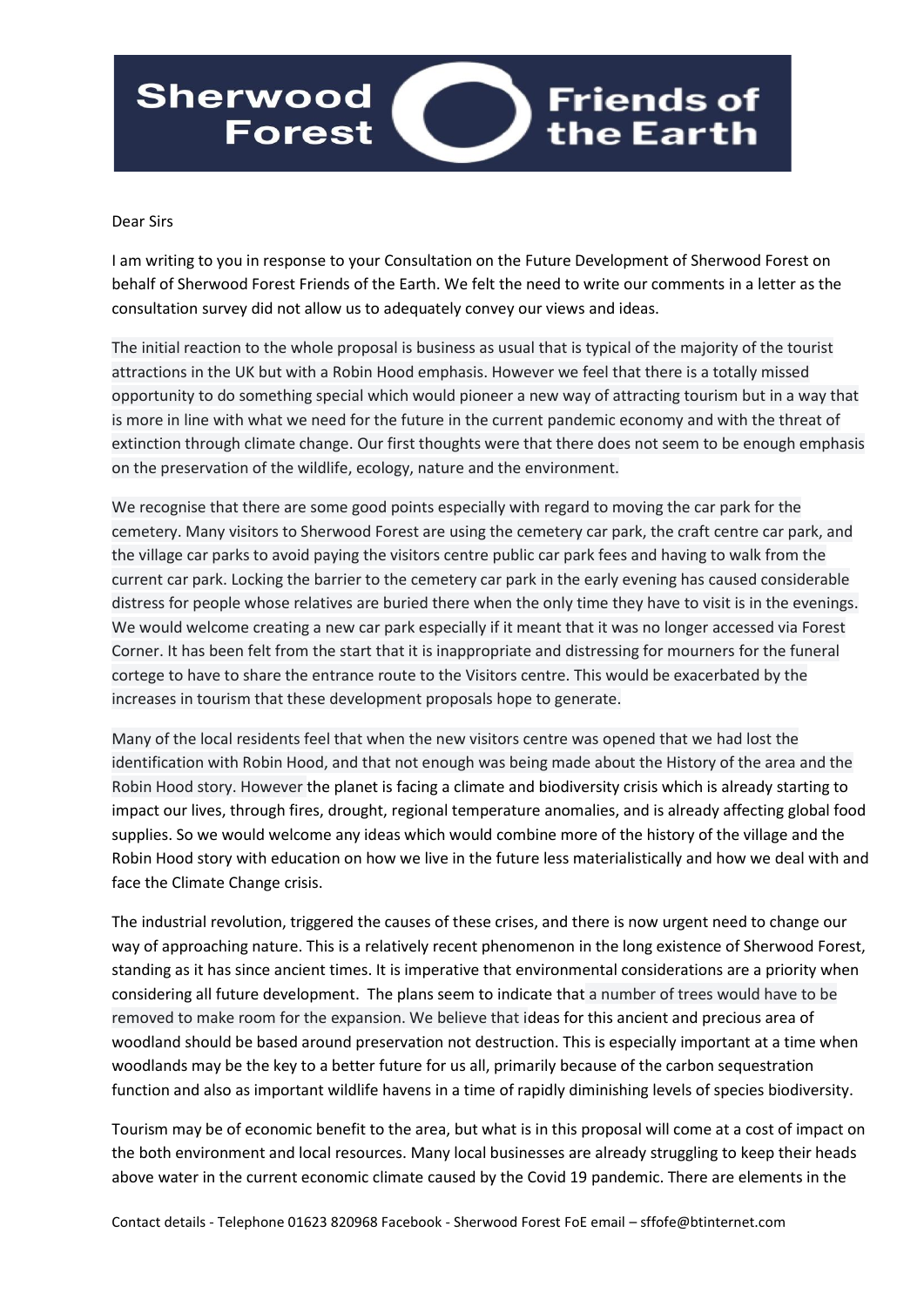## **Sherwood Friends of** the Earth **Forest**

suggested events and activities in the consultation literature that would create more competition for local businesses, such as the local produce market, craft events, and the fitness, wellbeing and training proposals. Increasing these opportunities in the Sherwood Forest complex would put further strain on the local businesses which may end up being the final straw to their survival.

When we are facing a climate and biodiversity crisis, in order to justify such development, we feel that all efforts should be made to keep the impact on the environment low, and contribute to the mitigation of future climate impacts. We would suggest that this could be achieved through using the opportunity for public education, use of renewable and sustainable technology and passing on of resilience skills.

Activities should be geared towards educating visitors on the importance of adopting new ways of living for humans that are in harmony with and beneficial to our natural world and planned attractions should be based upon this tenet, eg The Eden Project. Instead of continuing with "business as usual", pioneer the new ways we need to adopt for a better future, such as emphasising the need to move away from monoculture in local agriculture and its impacts on soil health; the need to plant more trees; the growing need to re-learn some of the old skills from Robin Hood's time that could be useful again, that didn't require electricity!

We believe that a few of the ideas such as the glamping and Segways are too gimmicky and commercial for a site of Natural beauty and an SSSI and will inevitably affect the environment. The plans seem to show that the fairground to have been incorporated into one of the areas earmarked for expansion and regeneration. The fairground is a 300 year old tradition in Edwinstowe nd the residents have shown in the past that they would be vehemently opposed to losing such an institution.

Traffic, Transport and parking are already a problem and we do not think they will cope with increased tourism so we are suggesting that more innovative ideas need to be considered. E,g setg up car parks outside the village, as "park and ride". Provide transport to ferry tourists from the car parks to the forest. This would be even more ideal if it could be environmentally friendly, possibly something along the lines of the bicycle buses used on the continent and being trialled in Cambridge.

Our suggestion would be that the main considerations in approaching any development should be:

- Approached from a viewpoint of protection of existing wildlife habitats and, wherever possible, enhancement, for the benefit of existing ecosystem resilience, rather than seeing the Forest as a resource to be exploited.
- Environmental protection should be taken as the starting point, and ideas for future development should flow from that anchor.
- Future planned activities should be developed from a zero carbon, low emission, zero impact on biodiversity viewpoint. They should also take into consideration what is already available in the village so that businesses are not given additional competition
- All new build should be planned from a zero emission standpoint, using recycled materials/Passiv House/renewable energy type of technology for low environmental impact in any development ideas.
- Encourage public transport use instead of private cars, and develop safe cycle lanes around Edwinstowe and the Forest itself to encourage low emission forms of transport.